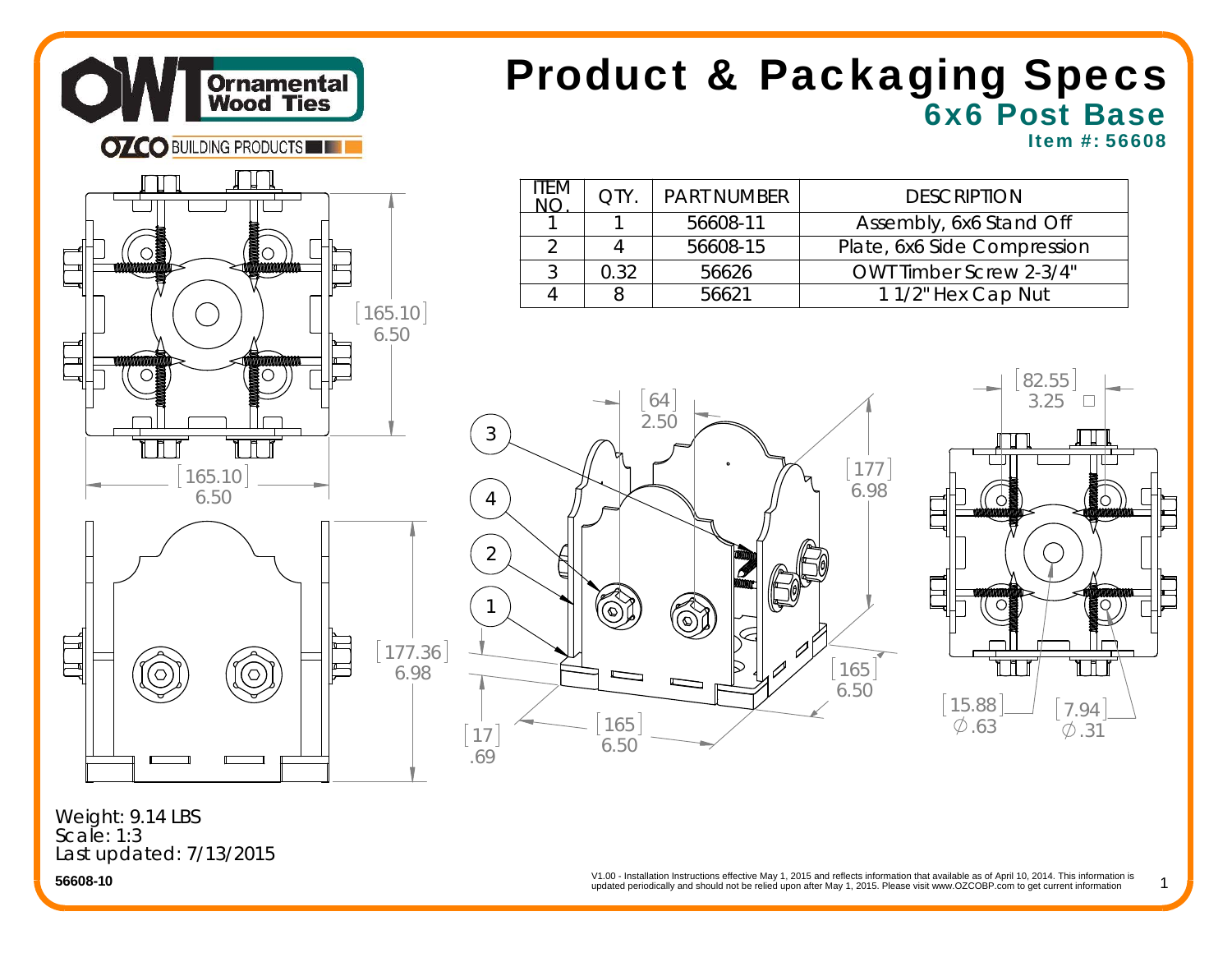

## Box, 6x6 Post Base Product & Packaging Specs

Item #: 6x6



Material: Corrugated Paper Finish: See Artwork Weight: 0.14 LBS Scale: 1:4Last updated: 7/13/2015

**56608-10**

V1.00 - Installation Instructions effective May 1, 2015 and reflects information that available as of April 10, 2014. This information is updated periodically and should not be relied upon after May 1, 2015. Please visit www.OZCOBP.com to get current information 10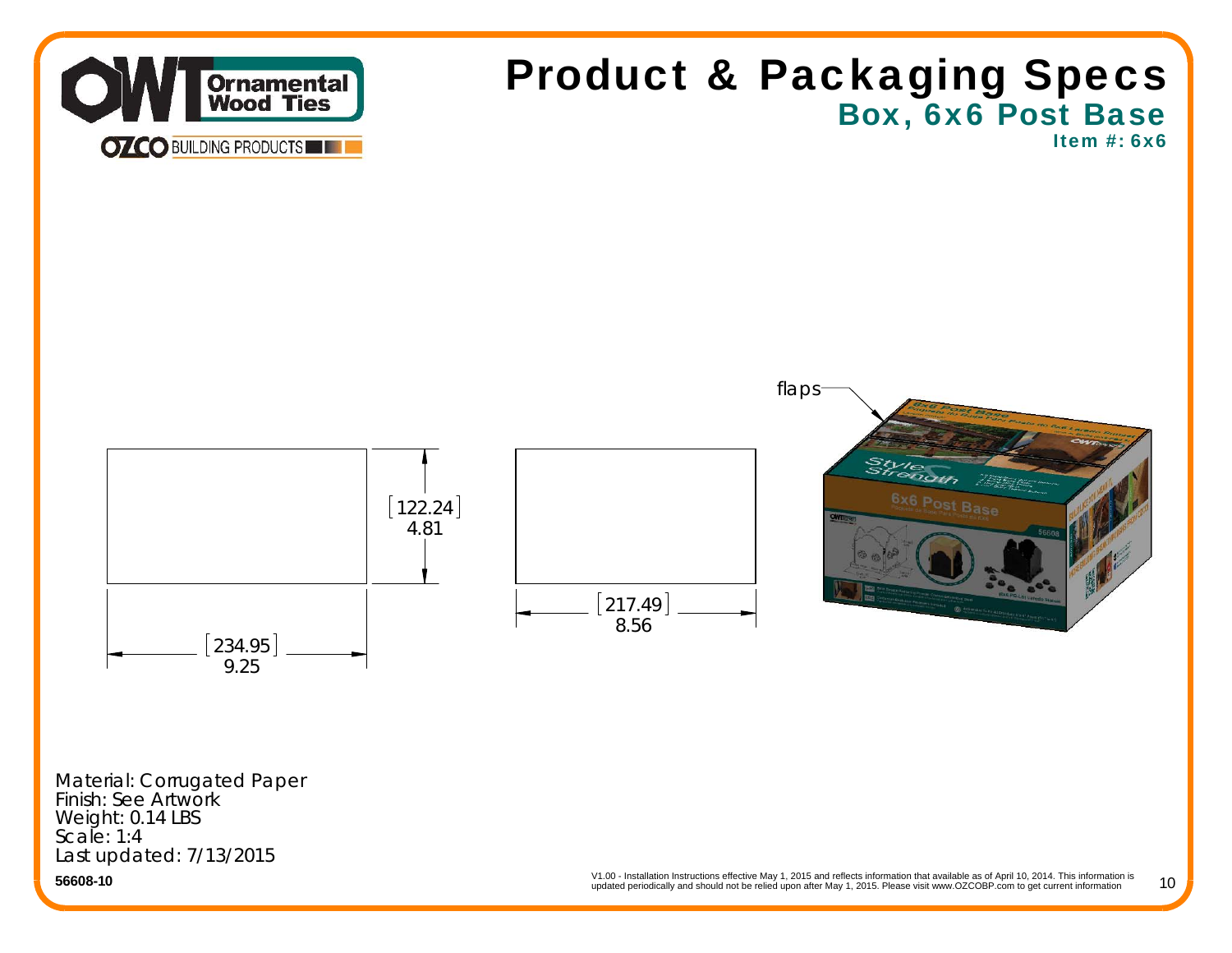

## 56608 Packing Product & Packaging Specs

Item #: Box packing

| $\mathfrak{Z}$<br>5<br>4                                                                                                          | ITEM<br>NO.    | QTY.           | <b>PART</b><br><b>NUMBER</b>       | <b>DESCRIPTION</b>                  |
|-----------------------------------------------------------------------------------------------------------------------------------|----------------|----------------|------------------------------------|-------------------------------------|
| 10 <sup>°</sup>                                                                                                                   |                | 1              | 56608-12                           | Adjustable Base<br>  Plate Sidewall |
| Stylendth<br>2433                                                                                                                 | $\overline{2}$ | $\overline{4}$ | 56608-15                           | Plate, 6x6 Side<br>Compression      |
| 6x6 Post Base<br><b>OWTER</b><br>$\overline{2}$<br>56608                                                                          | 3              | 8              | 56621                              | 11/2" Hex Cap<br>Nut                |
| 6<br>路                                                                                                                            | $\overline{4}$ | 8              | 56626                              | <b>OWT Timber</b><br>Screw 2-3/4"   |
| 9                                                                                                                                 | 5              | $\mathbf{1}$   | Post Base<br><b>Kit Boxes</b>      | Box, 6x6 Post<br>Base               |
| items not shown:<br>$\mathbf{1}$<br>installation instructions<br>$\bullet$<br>parts wrapped in<br>packing foam sheet<br>$\bullet$ | 6              | 1              | Inserts,<br>56604<br>packing       | Insert, 56604<br>Plate              |
|                                                                                                                                   | $\overline{7}$ | 1              | Inserts,<br>56604<br>packing       | Insert, 56604<br>Fastener           |
|                                                                                                                                   | 9              |                | Inserts,<br>56604<br>$\sim$ $-1.1$ | Insert, 56604<br>Base               |

Weight: 10.48 LBS Scale: 1:4Last updated: 7/13/2015 packing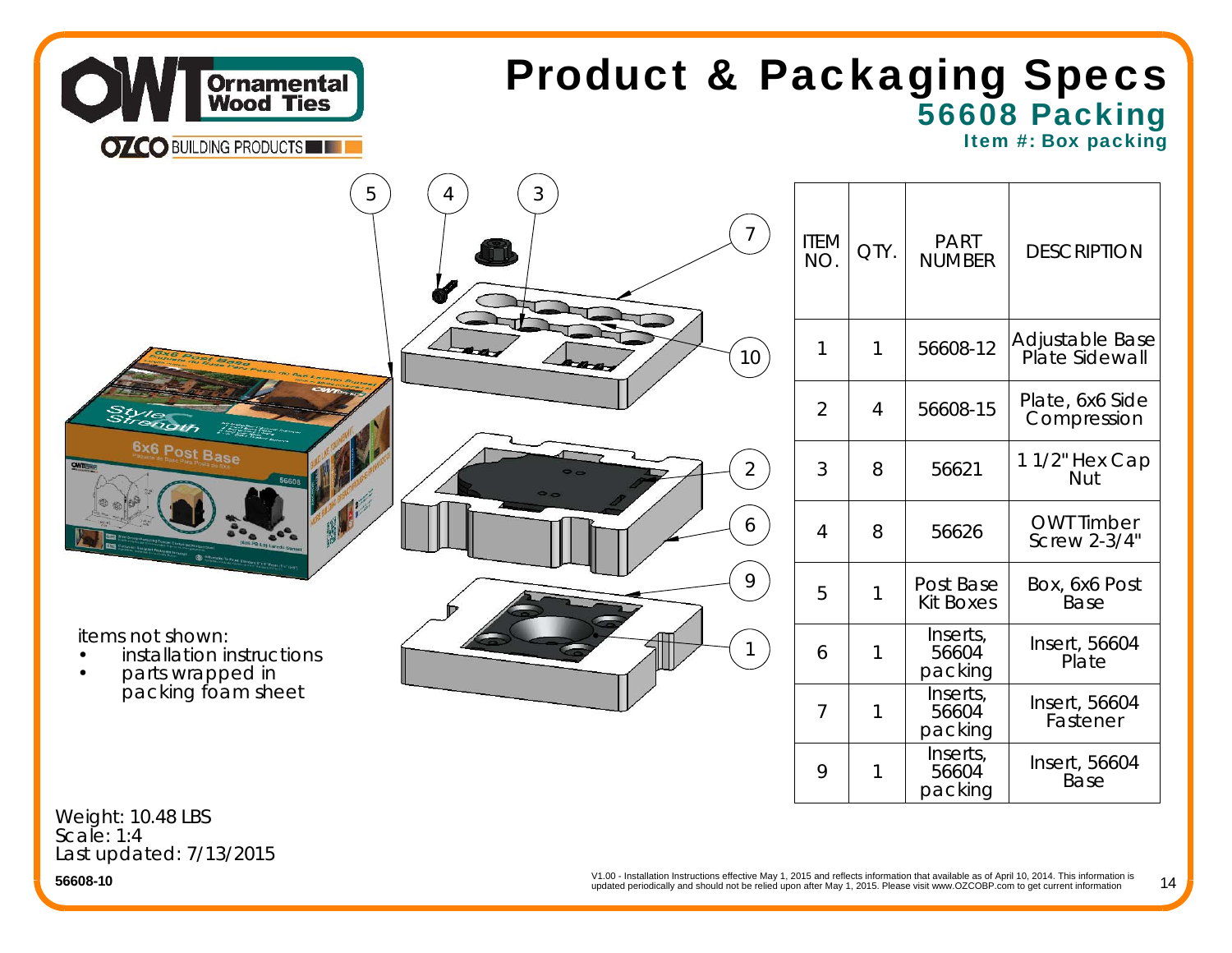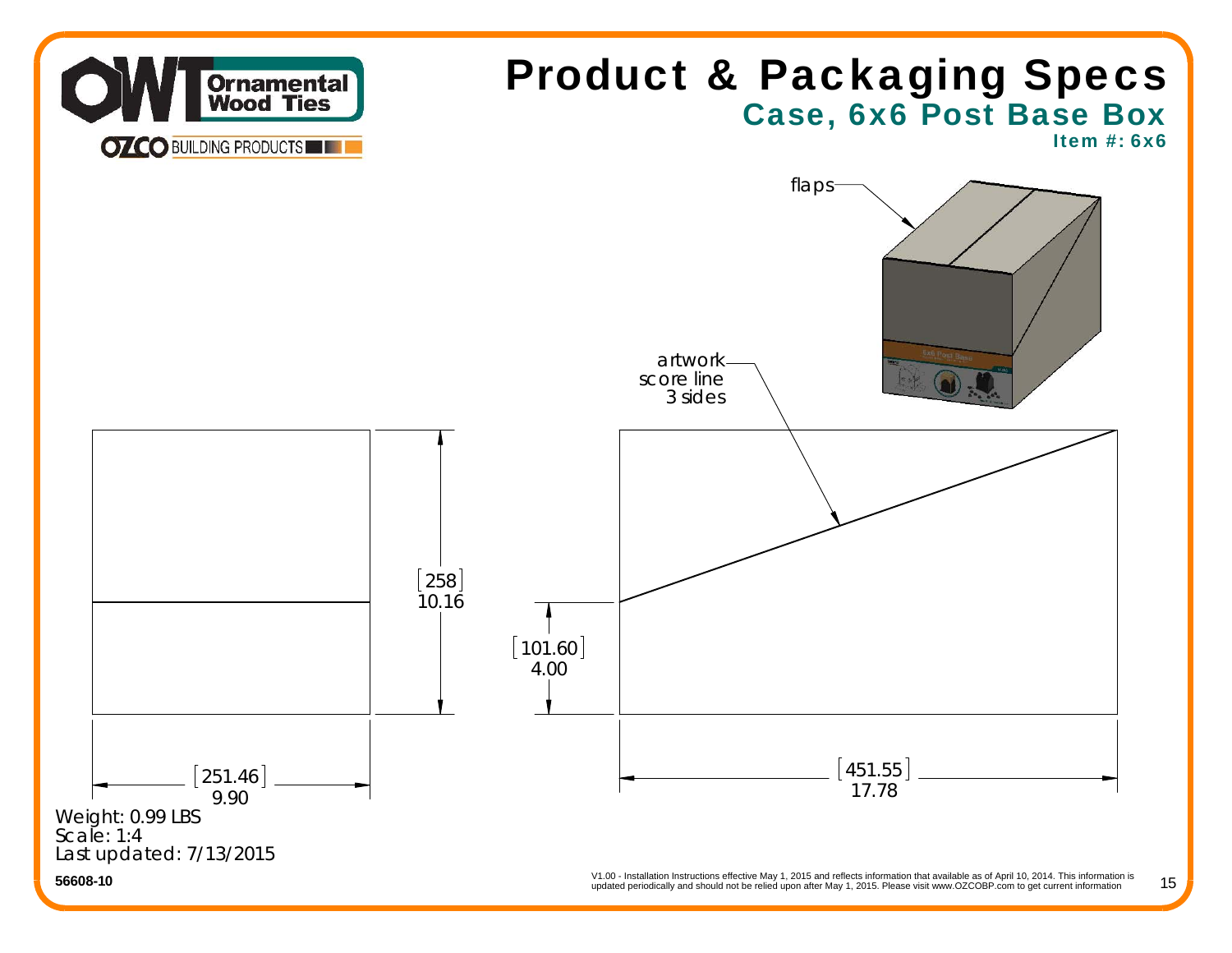

Scale: 1:3Last updated: 7/13/2015

**56608-10**

V1.00 - Installation Instructions effective May 1, 2015 and reflects information that available as of April 10, 2014. This information is updated periodically and should not be relied upon after May 1, 2015. Please visit www.OZCOBP.com to get current information